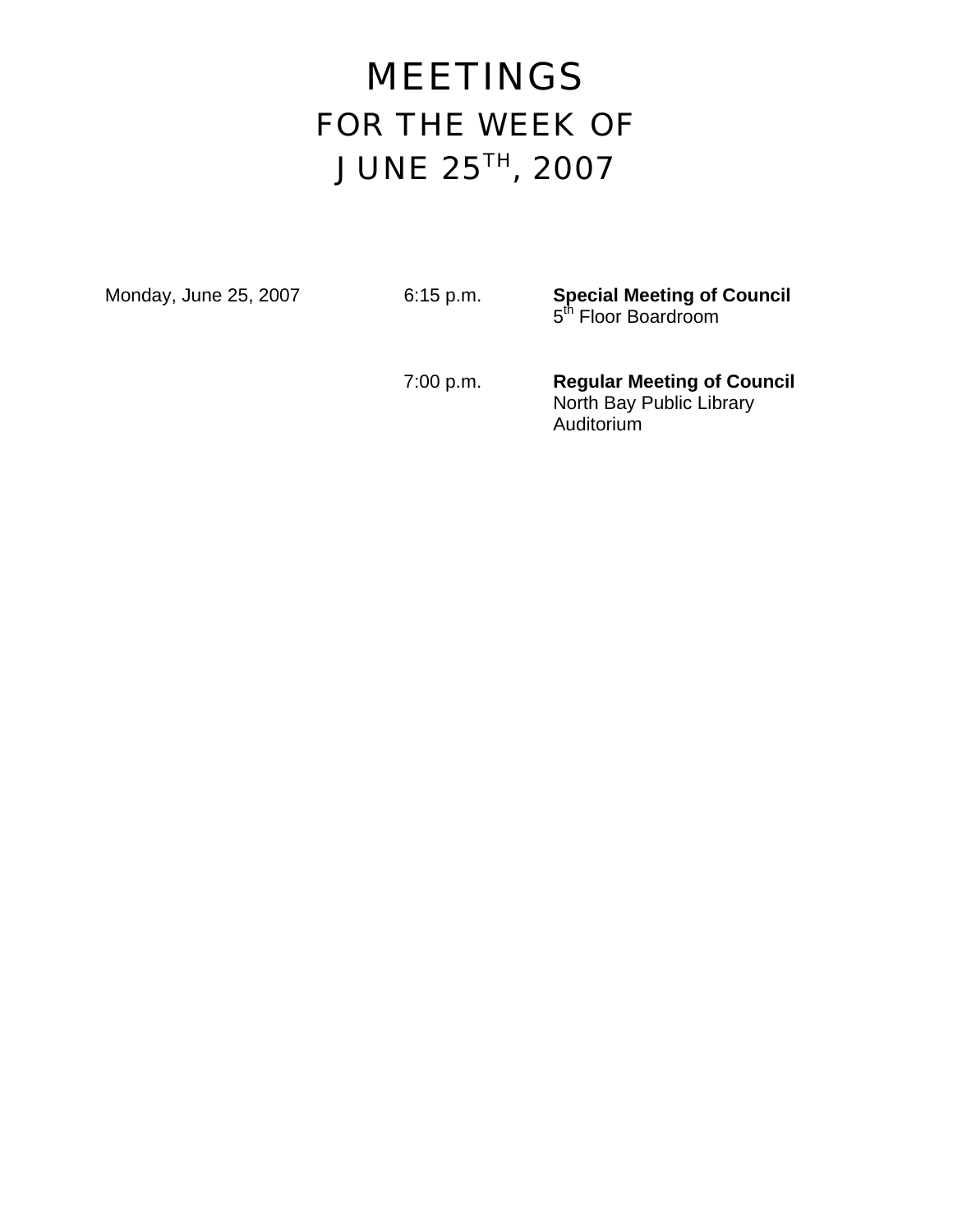# **THE CORPORATION OF THE CITY OF NORTH BAY REGULAR MEETING OF COUNCIL HELD MONDAY, JUNE 25TH, 2007**

#### **PUBLIC PRESENTATIONS:**

| Rod Johnston            | re Heritage North Bay     |
|-------------------------|---------------------------|
| Perry McLeod-Shabogesic | re National Day of Action |

### **PUBLIC MEETING MINUTES:**

Monday, May 28, 2007 Monday, June 11, 2007 Monday, June 18, 2007

# **CLOSED MEETING MINUTES (available for Council viewing in the Clerk's Office):**

Monday, June 11, 2007

#### **COMMITTEE REPORTS:**

General Government Committee Report No. 2007-06 General Government Committee Report No. 2007-07 Community Services Committee Report No. 2007-15 Community Services Committee Report No. 2007-16 Community Services Committee Report No. 2007-17 Community Services Committee Report No. 2007-18

#### **CORRESPONDENCE:**

- 1. Letter from Jane Hughes dated June 11, 2007 and report from A. Korell dated June 11, 2007 re Temporary road closure (T09/2007/STRET/GENERAL).
- 2. Letter from Nipissing Country Music Association dated May 24, 2007 and report from S. Kitlar dated June 15, 2007 re Northern Ontario Open Country Signing Contest (M02/2007/SPECI/GENERAL).
- 3. Report from I.G. Kilgour/A. Korell dated June 19, 2007 re Final Approval Windswept Condominium Development, Gorman Street (D07/2006/72064/GORMANST).
- 4. Report from J. Houston dated June 15, 2007 re Highway Entrance Signs Program (F05/2007/PARKS/PR74).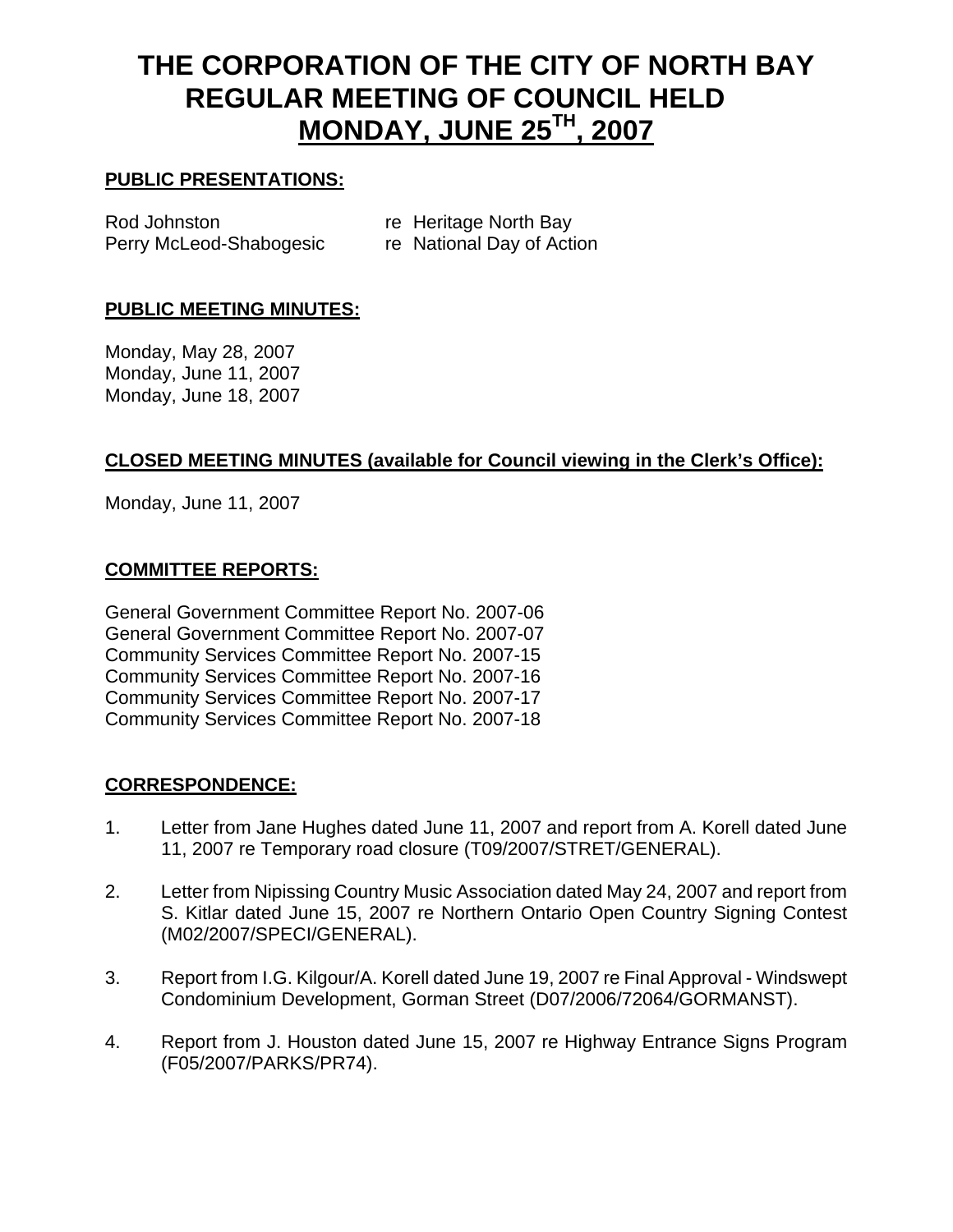- 5. Report from E.A. McCullough dated June 13, 2007 re Fire Department Vehicle & Equipment Replacement Program (F05/2007/FIRE/PR84).
- 6. Report from B.A. Rogers dated June 20, 2007 re 2006 Financial Statements (F10/2007/GENER/GENERAL).
- 7. Report from J. Manning/B.A. Rogers dated June 11, 2007 re Tender 2007-64, Supply of waterworks, manhole and sewer supplies (F18/2007/TENDE/GENERAL).
- 8. Accounts (F14/2007/EOIR/GENERAL).
- 9. Accounts for Royal Bank (F14/2007/EOIR/GENERAL).
- 10. Report from J. Manning/B.A. Rogers dated June 19, 2007 re RFP 2007-51, Preparation of a Corporate Green Plan to identify and develop specific Energy<br>Conservation/Efficiency and Greenhouse Gas Reduction Strategies Conservation/Efficiency and Greenhouse Gas Reduction Strategies (E00/2007/ENVIR/GENERAL).
- 11. Report from R. Mimee dated June 20, 2007 re 2006 Annual Report Building Permit Fees (P11/2007/BUILD/GENERAL).
- 12. Report from J. Houston dated June 19, 2007 re Memorial Gardens Exterior Wall Repair/Replacement - Phase 3 (F05/2007/PARKS/PR66).
- 13. Report from A. Korell dated June 20, 2007 re New Developments Cost Projects (F05/2007/ENVIR/PR40).
- 14. Report from Lorraine Rochefort dated June 21, 2007 re Universal Water Metering Strategy Request for Proposal (F22/2004/TAXR/UWMP).
- 15. Report from I.G. Kilgour dated June 20, 2007 re Plan of Subdivision Grand Sierra Investments Ltd., Carmichael Drive Estates (D12/2001/GSIL/CARMICHA).

# **BY-LAWS FOR CONSIDERATION:**

#### **General Government - First, Second and Third readings:**

By-Law No. 2007-104 to authorize funds from the 2008 Capital Budget for immediate rehabilitation work for the Lakeshore Drive overpass.

By-Law No. 2007-115 to authorize user fees for City Departments.

By-Law No. 2007-116 to authorize user fees for North Bay Fire & Emergency Services.

By-Law No. 2007-136 to authorize the sale of lands to Jean Paul Tache (921 Copeland Street).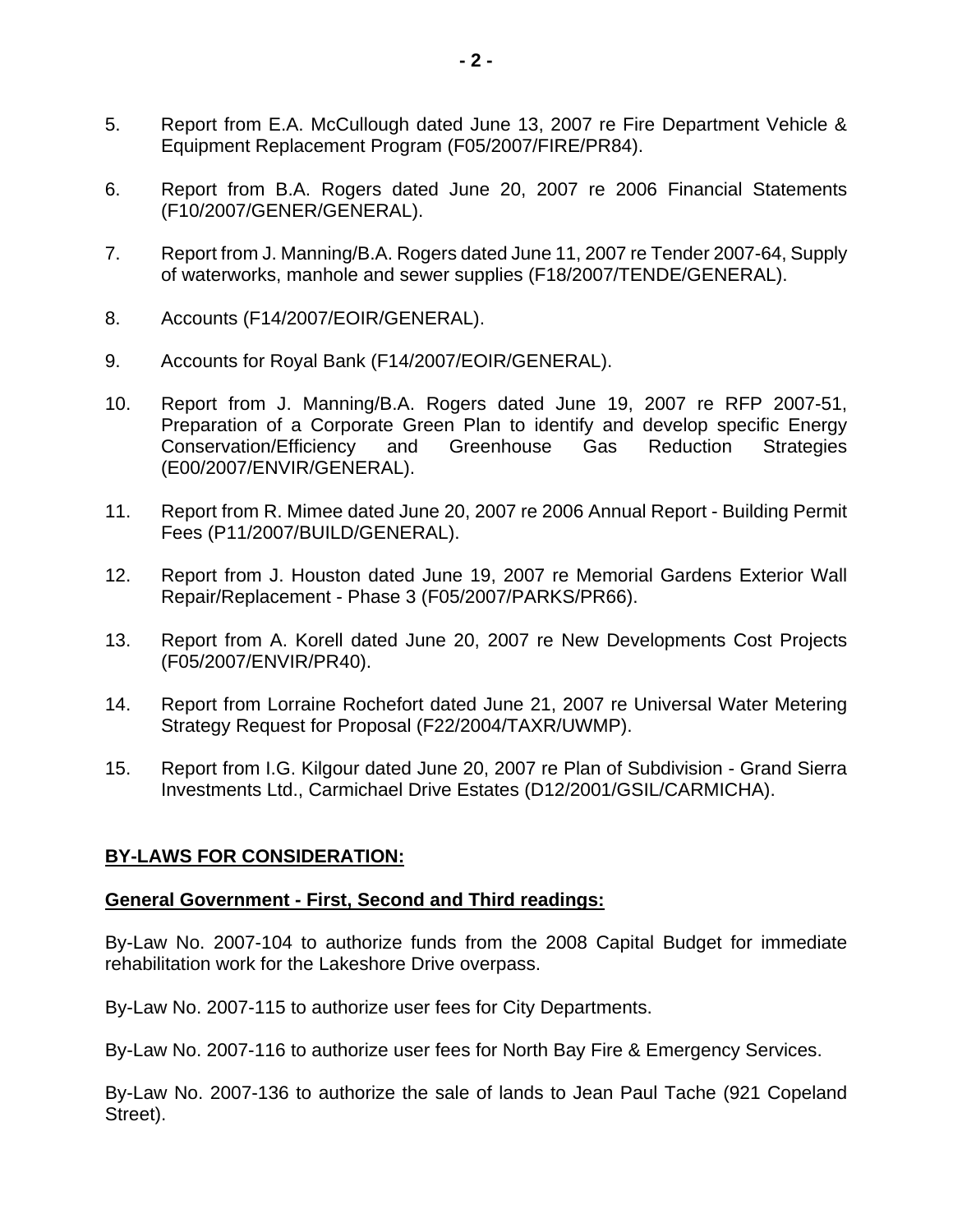By-Law No. 2007-137 to appoint Municipal By-Law Enforcement Officers.

By-Law No. 2007-140 to authorize the Watermain Replacement Program.

By-Law No. 2007-141 to authorize the 2007 capital allocation to the North Bay-Mattawa Conservation Authority.

By-Law No. 2007-142 to authorize the Hillview Secondary Plan and Stormwater Management Plan.

By-Law No. 2007-143 to authorize the Engineering Design Work for Future Capital Works Projects.

By-Law No. 2007-144 to authorize the Engineering Stormwater Management Study.

By-Law No. 2007-145 to authorize the Sidewalk Replacement Program.

By-Law No. 2007-146 to authorize the Pedestrian Safety Program.

By-Law No. 2007-147 to authorize Engineering Design Work for Future Water and Sanitary Sewer Capital Works.

By-Law No. 2007-148 to authorize the re-allocation of Capital Funds.

By-Law No. 2007-152 to execute an Agreement with Canadian Corps of Commissionaires, Ottawa Division, relating to parking and security services.

By-Law No. 2007-153 to execute an Agreement with D.J. Venasse Construction Limited relating to the HVAC System for the North Bay Council Chambers.

#### **General Government - Third reading:**

By-Law No. 2007-123 to stop up, close and convey a portion of the laneway bounded by O'Brien Street, Foster Avenue, Edward Street and Park Avenue.

#### **Community Services - First, Second and Third readings:**

By-Law No. 2007-117 to authorize user fees under the *Planning Act*.

By-Law No. 2007-138 to amend By-Law No. 2007-07 being a by-law to regulate the administration of Building Permits.

By-Law No. 2007-139 to appoint Municipal Law Enforcement Officers as authorized under the provisions of the *Police Services Act.*

By-Law No. 2007-149 to rezone certain lands on Veronica Drive (Antonio Aquino).